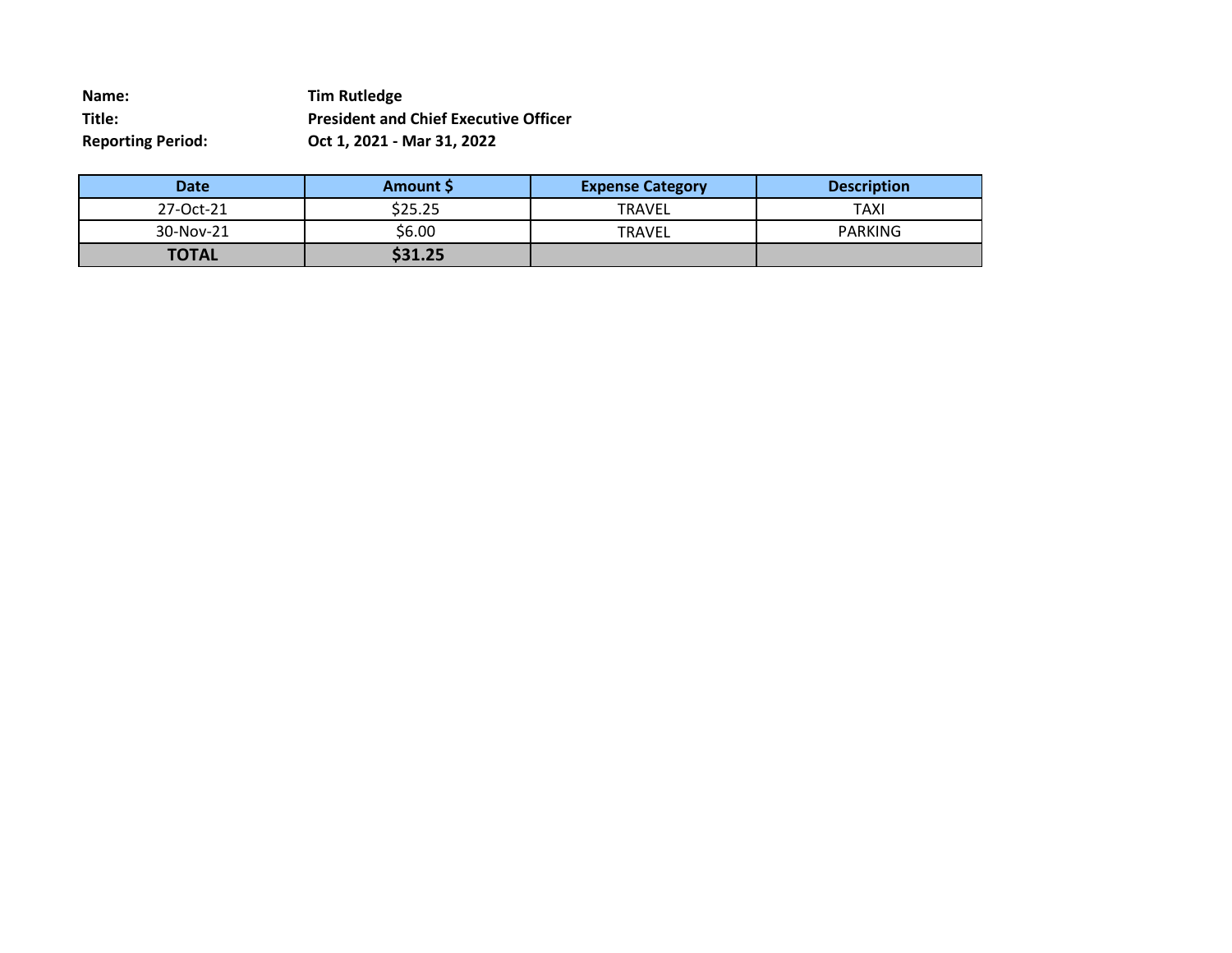**Name: Dr. Thomas Parker Title: Executive Vice President, Clinical Programs & Chief Medical Officer Reporting Period: Oct 1, 2021 - Mar 31, 2022**

| Date         | <b>Amount S</b> | <b>Expense Category</b> | <b>Description</b> |
|--------------|-----------------|-------------------------|--------------------|
| 1-Oct-21     | \$10.00         | <b>TRAVEL</b>           | <b>PARKING</b>     |
| <b>TOTAL</b> | \$10.00         |                         |                    |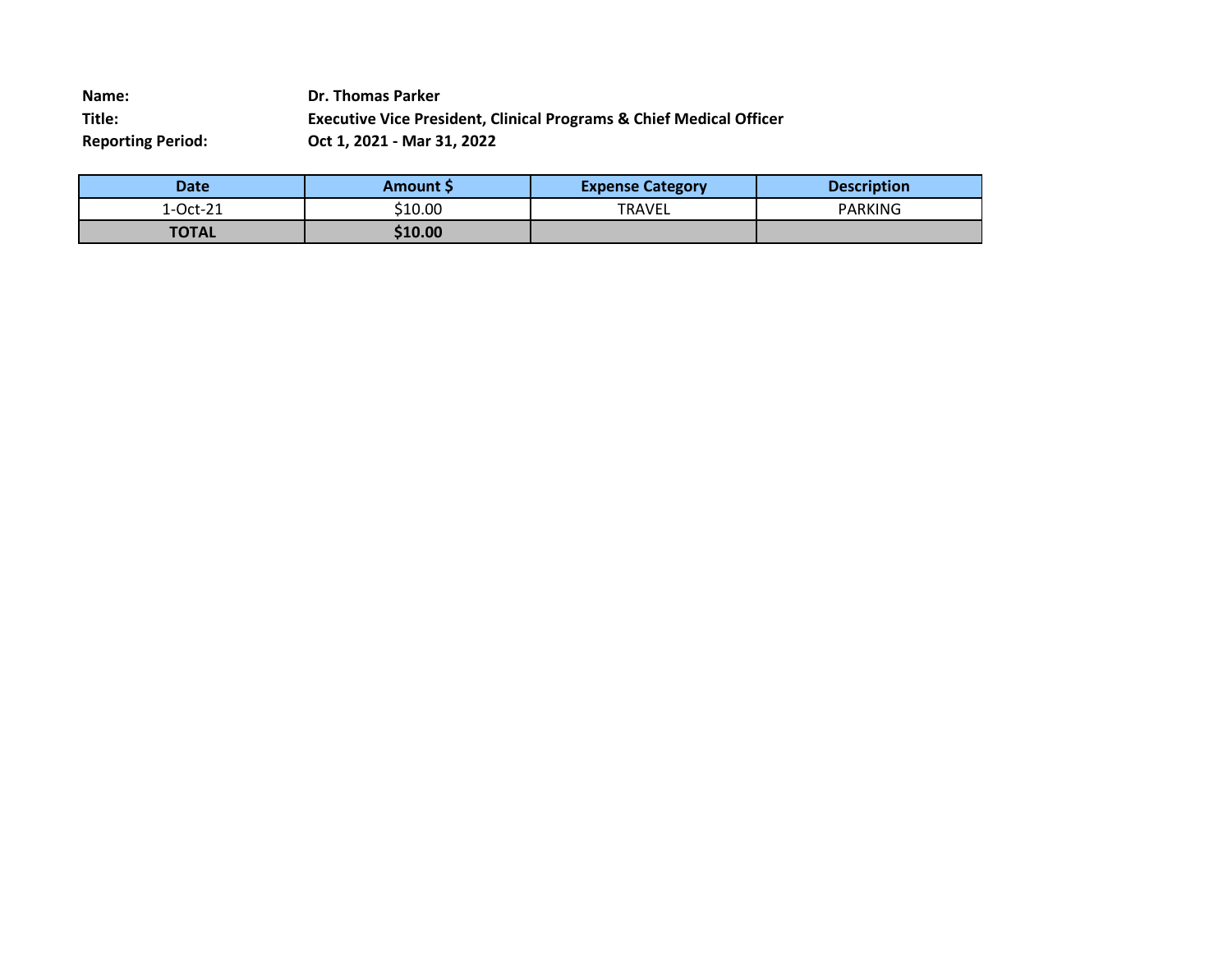**Name: Dean Martin Title: Executive Vice President, Corporate Services & CFO, Finance Reporting Period: Oct 1, 2021 - Mar 31, 2022**

| <b>Date</b>  | <b>Amount S</b> | <b>Expense Category</b> | <b>Description</b> |
|--------------|-----------------|-------------------------|--------------------|
|              | \$0.00          |                         |                    |
| <b>TOTAL</b> | \$0.00          |                         |                    |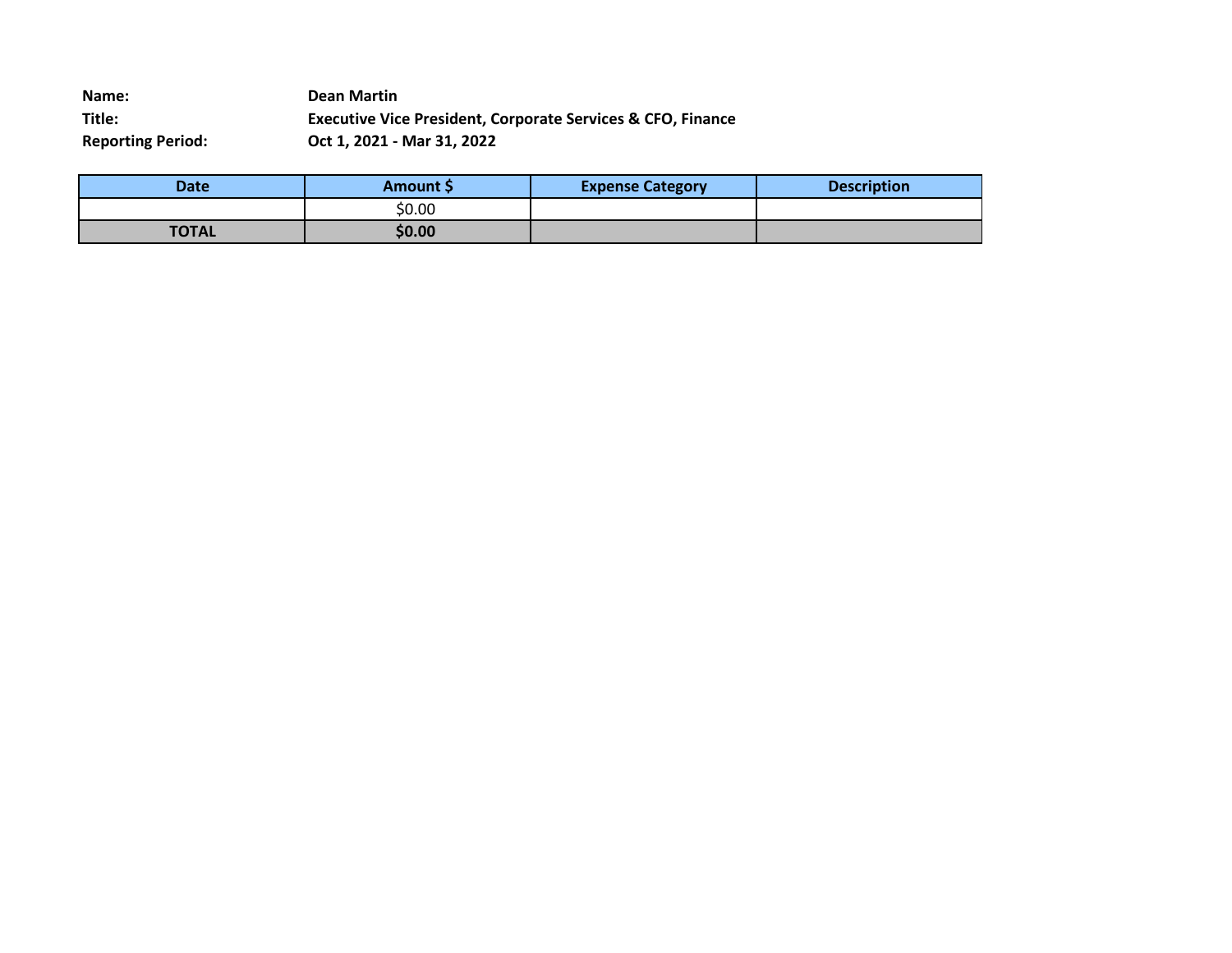**Name: Sonya Canzian Title: Executive Vice President Programs & Chief Nursing Executive Reporting Period: Oct 1, 2021 - Mar 31, 2022**

| <b>Date</b>  | <b>Amount S</b> | <b>Expense Category</b> | <b>Description</b> |
|--------------|-----------------|-------------------------|--------------------|
|              | \$0.00          |                         |                    |
| <b>TOTAL</b> | \$0.00          |                         |                    |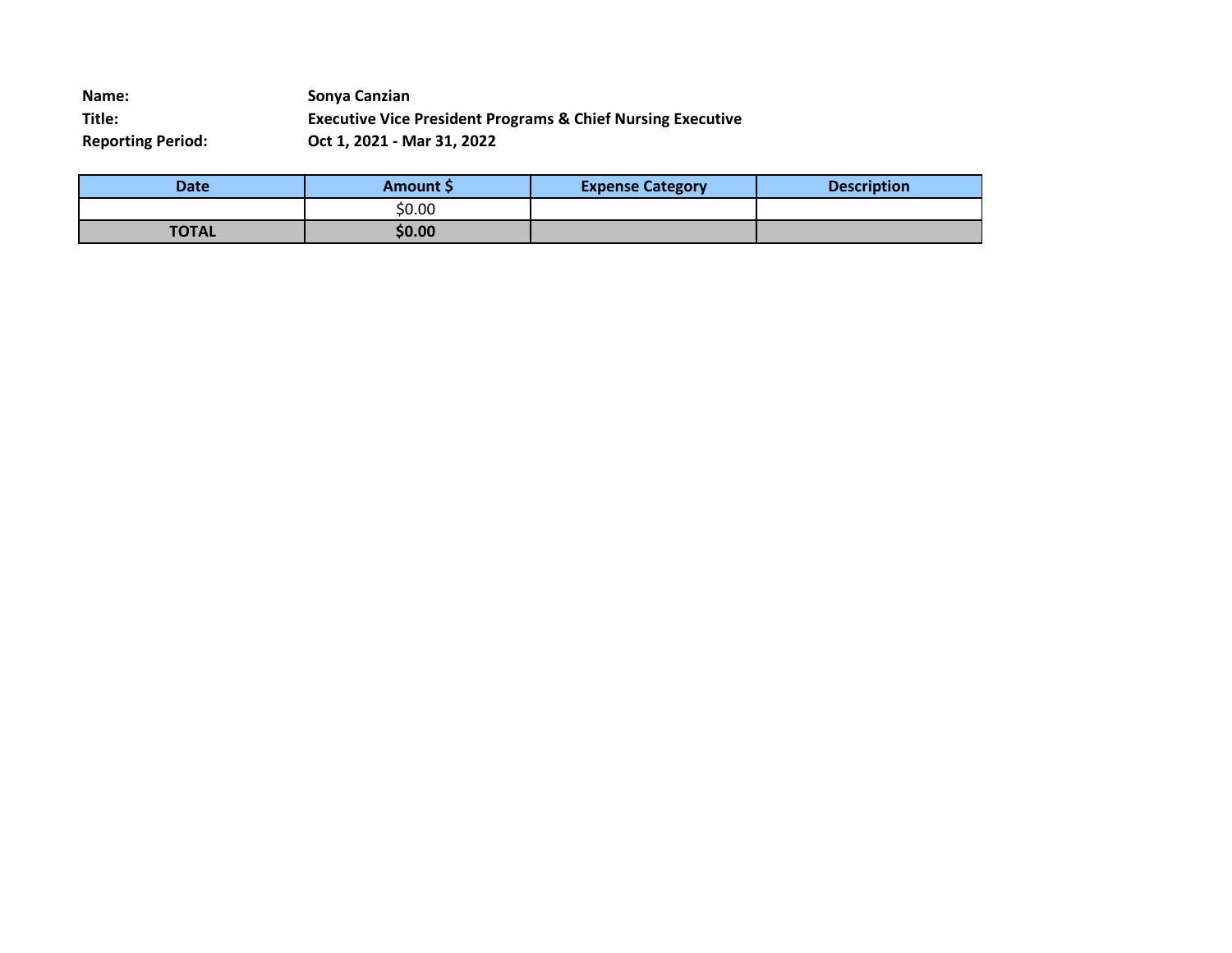| Name:                    | <b>Beverly Bulmer</b>            |
|--------------------------|----------------------------------|
| Title:                   | <b>Vice President, Education</b> |
| <b>Reporting Period:</b> | Oct 1, 2021 - Mar 31, 2022       |

| <b>Date</b>  | Amount \$ | <b>Expense Category</b> | <b>Description</b> |
|--------------|-----------|-------------------------|--------------------|
|              | \$0.00    |                         |                    |
| <b>TOTAL</b> | \$0.00    |                         |                    |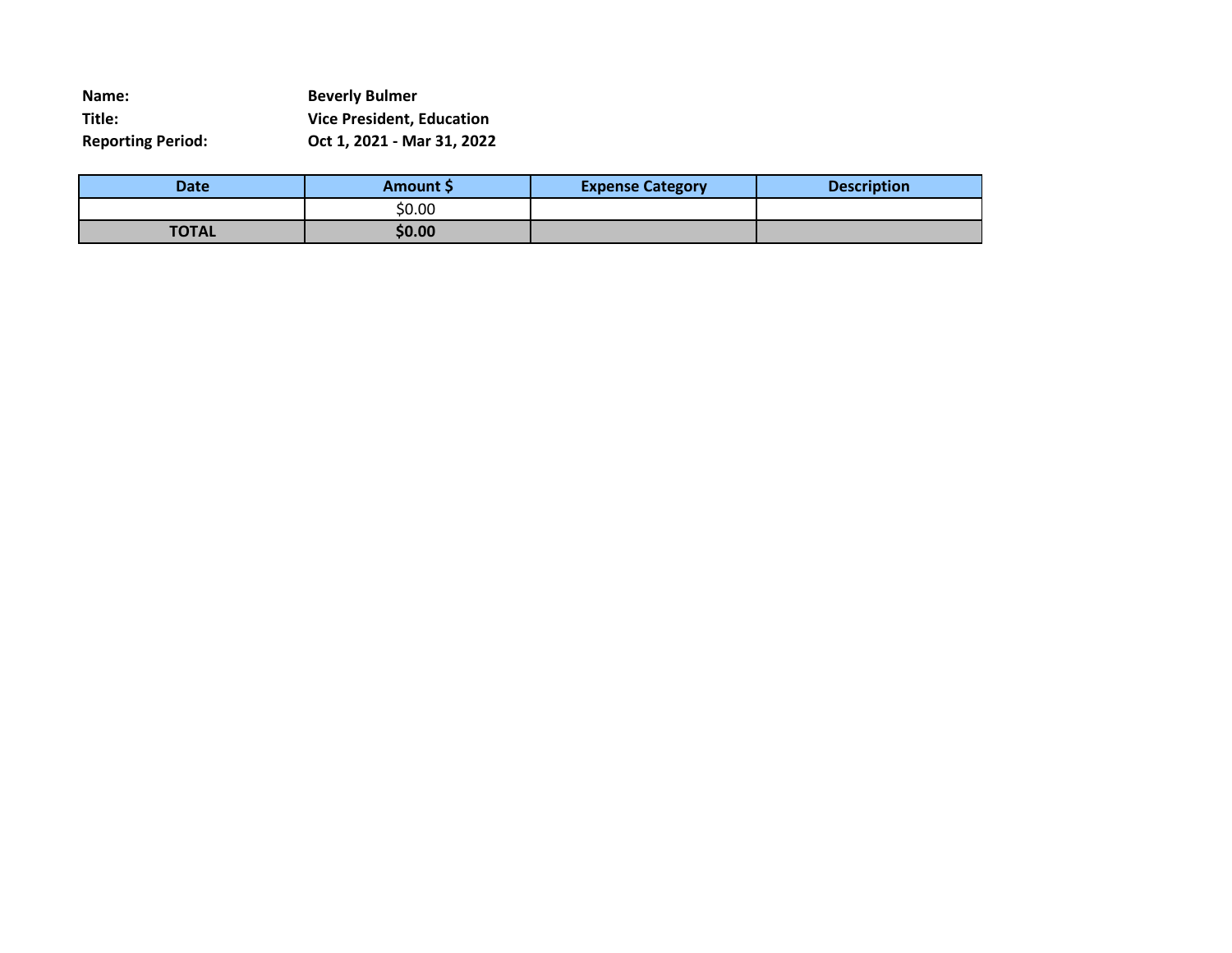**Name: Anne Trafford Title: Vice President, Quality, Performance, IM & CIO Reporting Period: Oct 1, 2021 - Mar 31, 2022**

| Date         | <b>Amount S</b> | <b>Expense Category</b> | <b>Description</b> |
|--------------|-----------------|-------------------------|--------------------|
|              | \$0.00          |                         |                    |
| <b>TOTAL</b> | \$0.00          |                         |                    |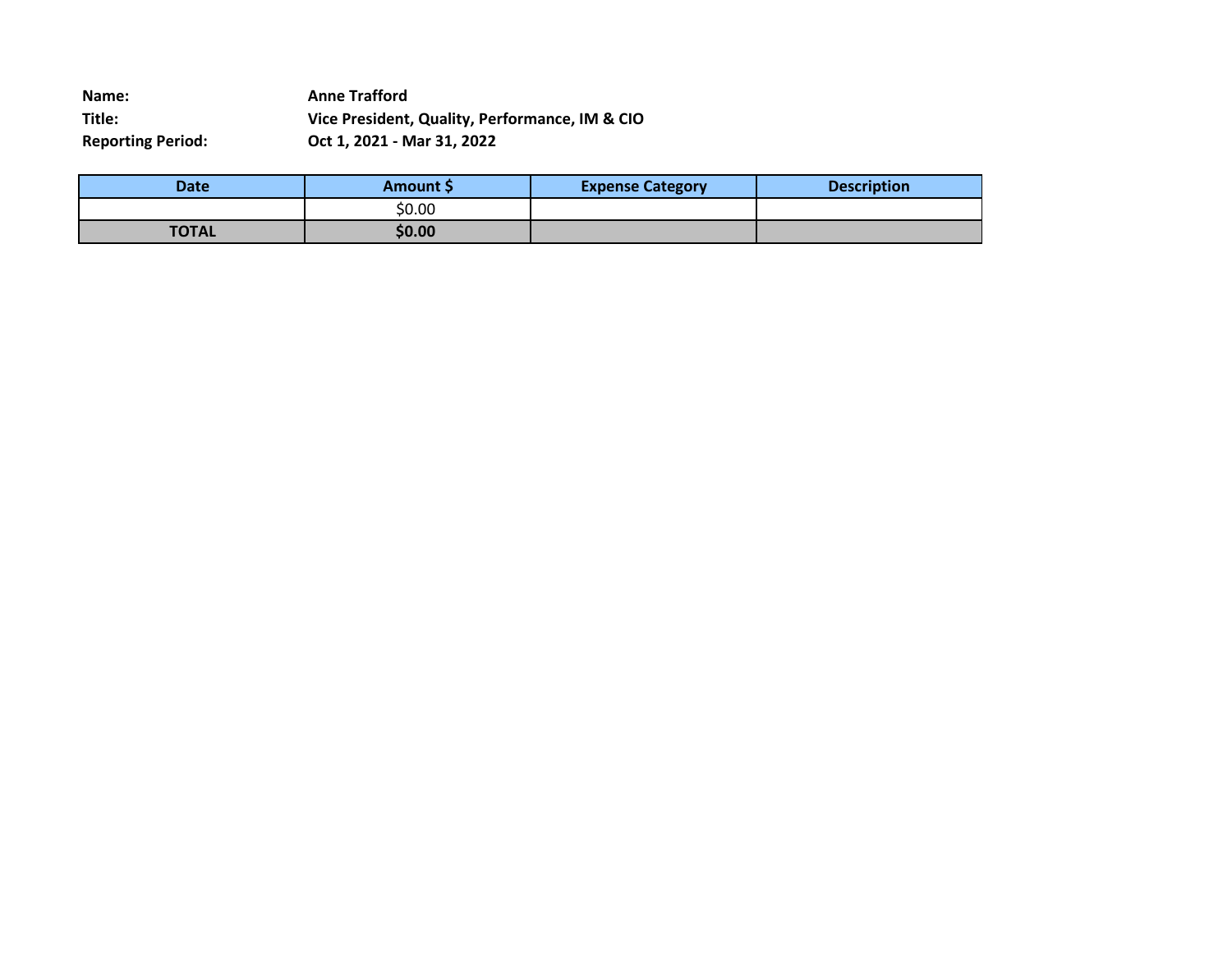**Name: Dale Clement Title: Vice President, Clinical Programs Reporting Period: Oct 1, 2021 - Mar 31, 2022**

| <b>Date</b>  | <b>Amount S</b> | <b>Expense Category</b> | <b>Description</b> |
|--------------|-----------------|-------------------------|--------------------|
|              | \$0.00          |                         |                    |
| <b>TOTAL</b> | \$0.00          |                         |                    |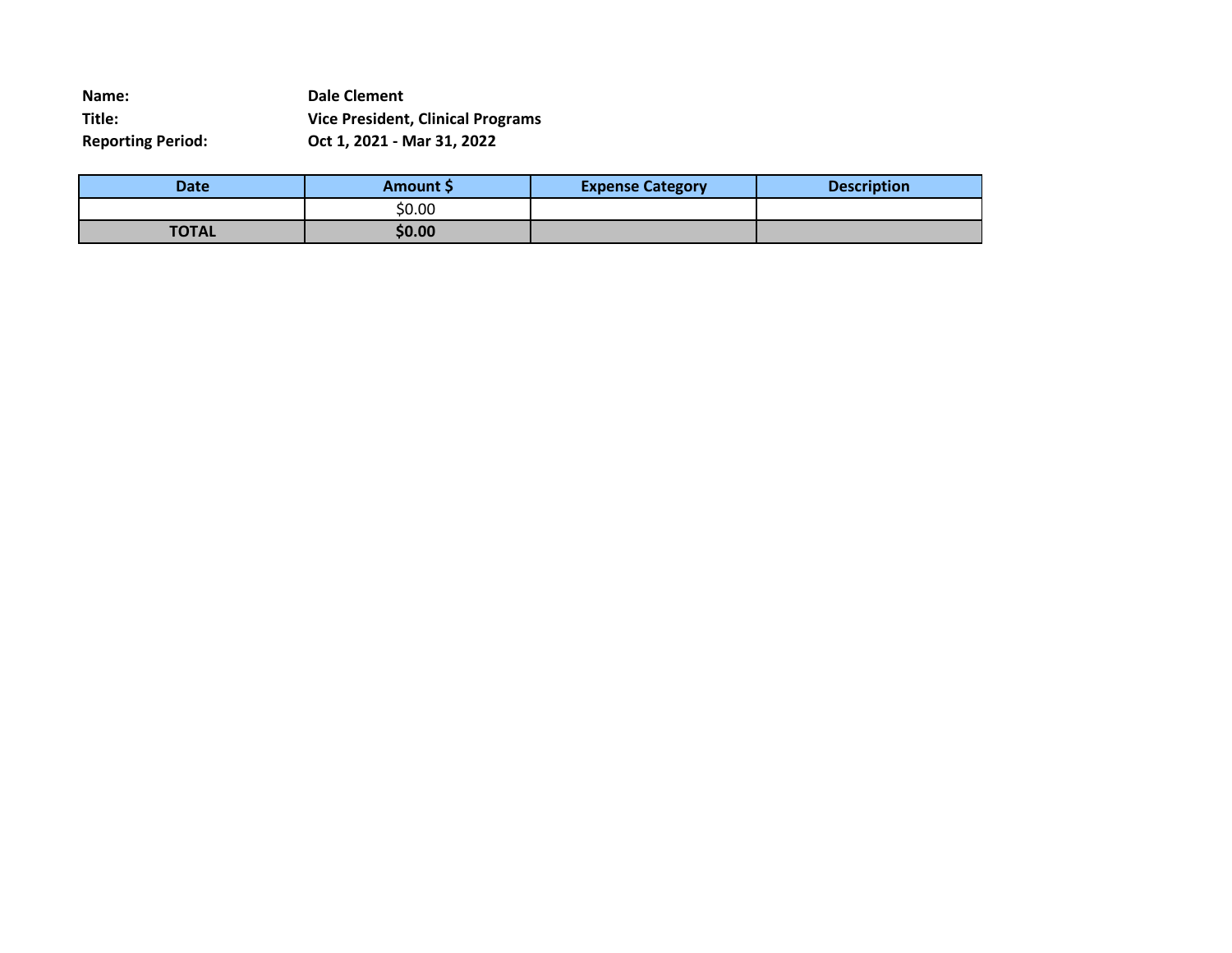**Name: Jennifer Bowman Title: Vice President, People & Transformation Reporting Period: Oct 1, 2021 - Mar 31, 2022**

| <b>Date</b>  | <b>Amount S</b> | <b>Expense Category</b> | <b>Description</b> |
|--------------|-----------------|-------------------------|--------------------|
|              | \$0.00          |                         |                    |
| <b>TOTAL</b> | \$0.00          |                         |                    |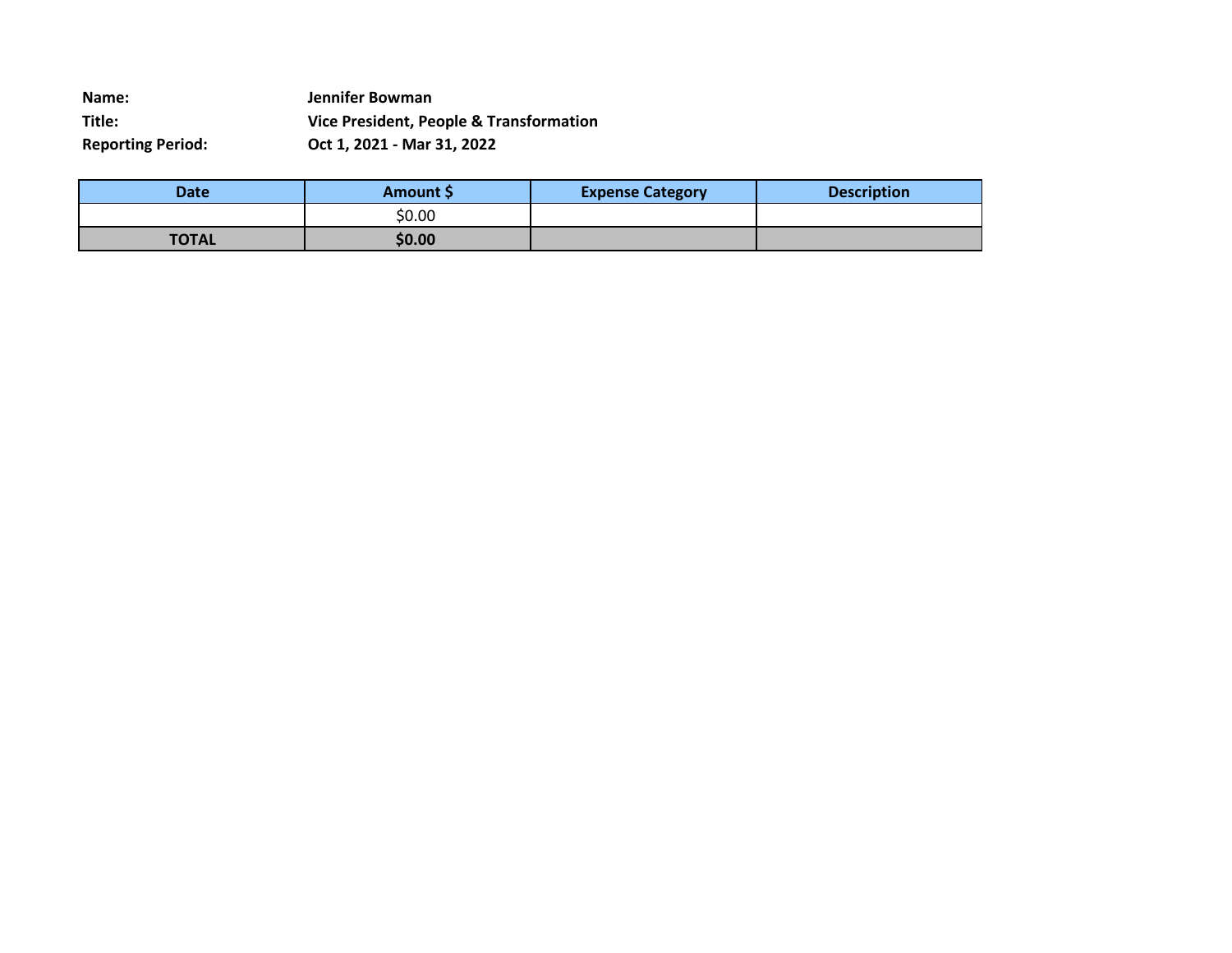**Name: Dr. Ori Rotstein Title: Vice President, Research Reporting Period: Oct 1, 2021 - Mar 31, 2022**

| <b>Date</b>  | <b>Amount S</b> | <b>Expense Category</b> | <b>Description</b> |
|--------------|-----------------|-------------------------|--------------------|
|              | \$0.00          |                         |                    |
| <b>TOTAL</b> | \$0.00          |                         |                    |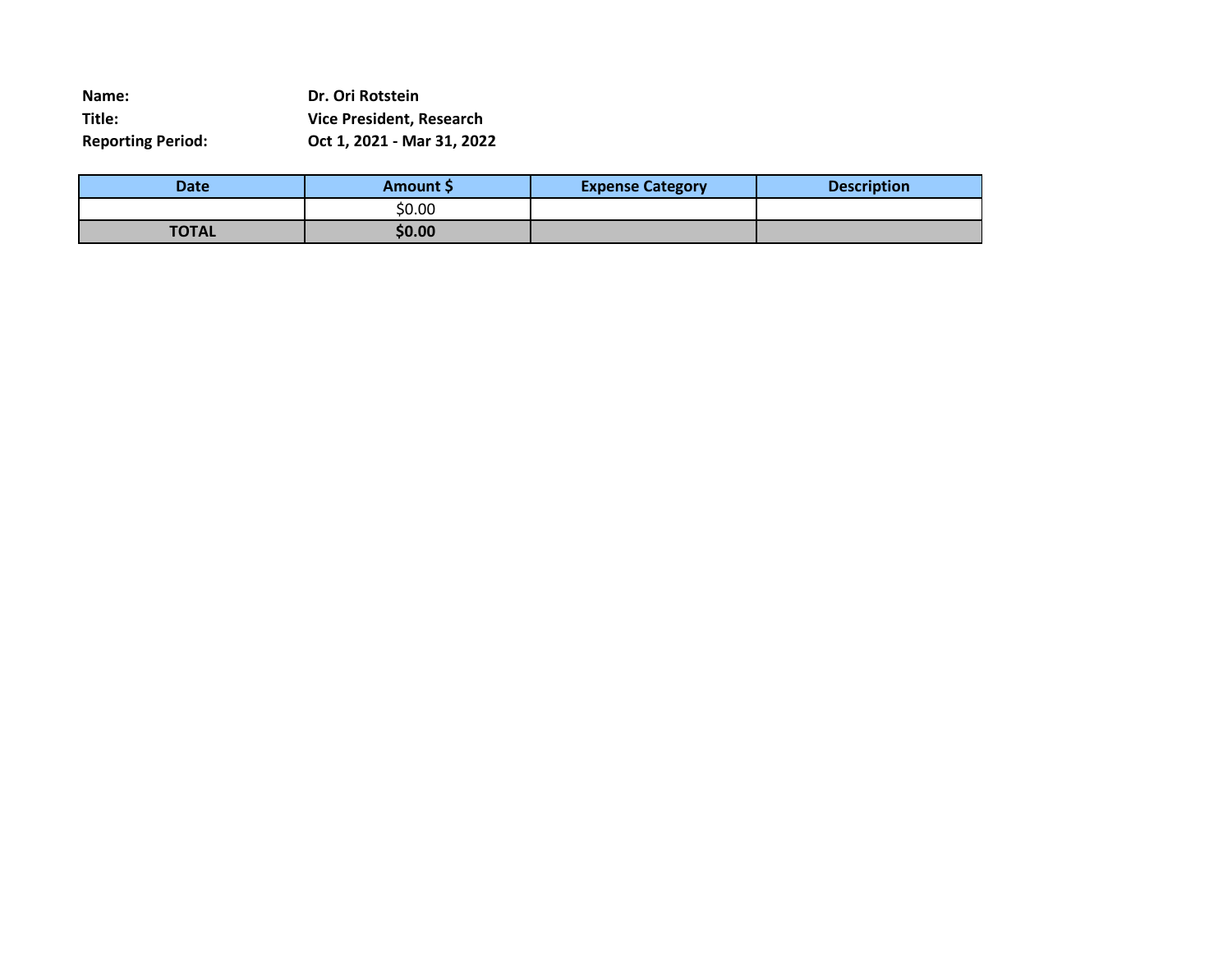**Name: Melissa Morey-Hollis Title: Vice President, Clinical Programs Reporting Period: Oct 1, 2021 - Mar 31, 2022**

| <b>Date</b>  | <b>Amount S</b> | <b>Expense Category</b> | <b>Description</b> |
|--------------|-----------------|-------------------------|--------------------|
|              | \$0.00          |                         |                    |
| <b>TOTAL</b> | \$0.00          |                         |                    |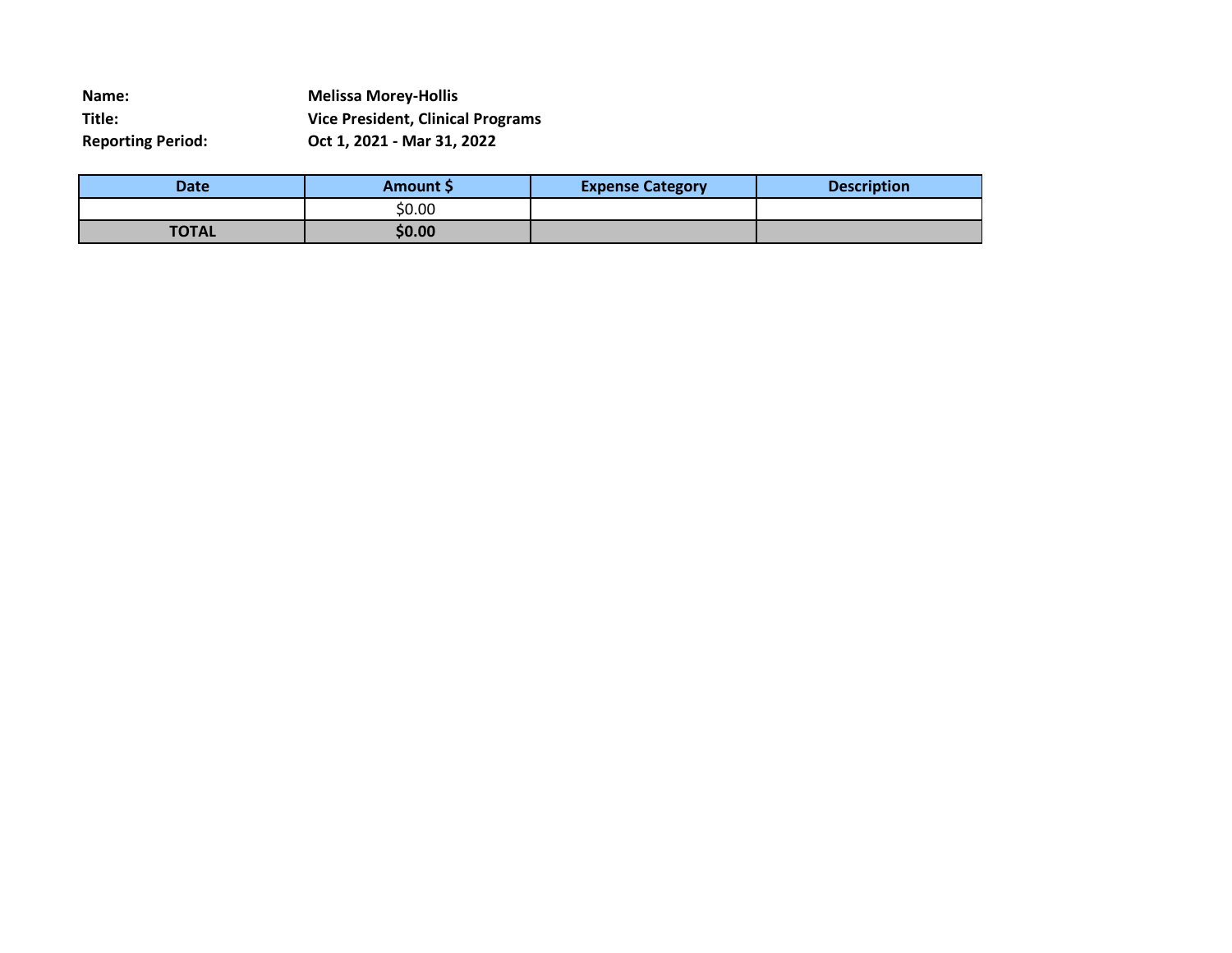**Name: Sabrina Divell Title: Director, Strategic Communications, Communication & Public Affairs Reporting Period: Oct 1, 2021 - Mar 31, 2022**

| Date         | <b>Amount S</b> | <b>Expense Category</b> | <b>Description</b> |
|--------------|-----------------|-------------------------|--------------------|
|              | \$0.00          |                         |                    |
| <b>TOTAL</b> | \$0.00          |                         |                    |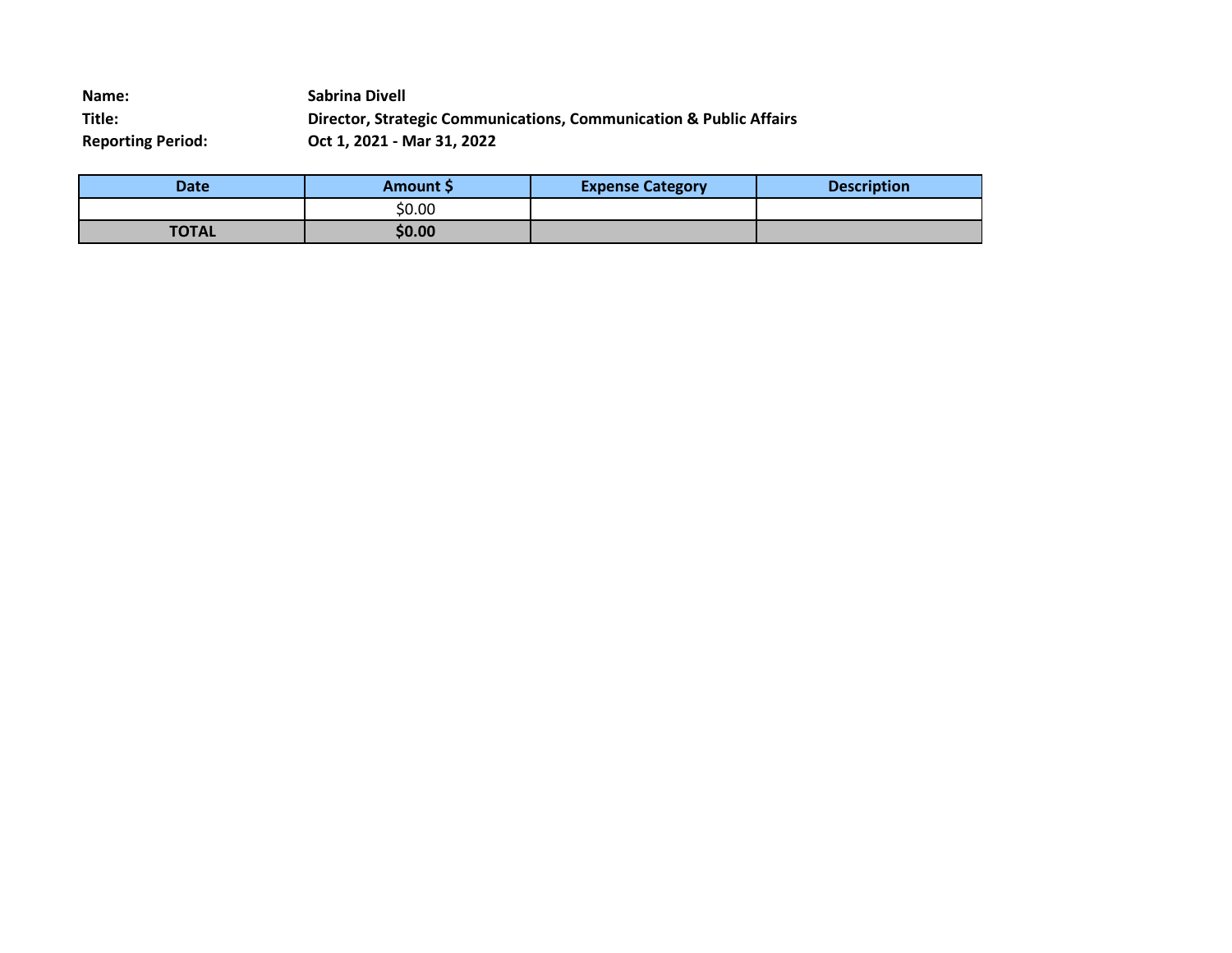**Name: Irfan Dhalla Title: Vice President, Care Experience and Equity Reporting Period: Oct 1, 2021 - Mar 31, 2022**

| <b>Date</b>  | <b>Amount S</b> | <b>Expense Category</b> | <b>Description</b> |
|--------------|-----------------|-------------------------|--------------------|
|              | \$0.00          |                         |                    |
| <b>TOTAL</b> | \$0.00          |                         |                    |